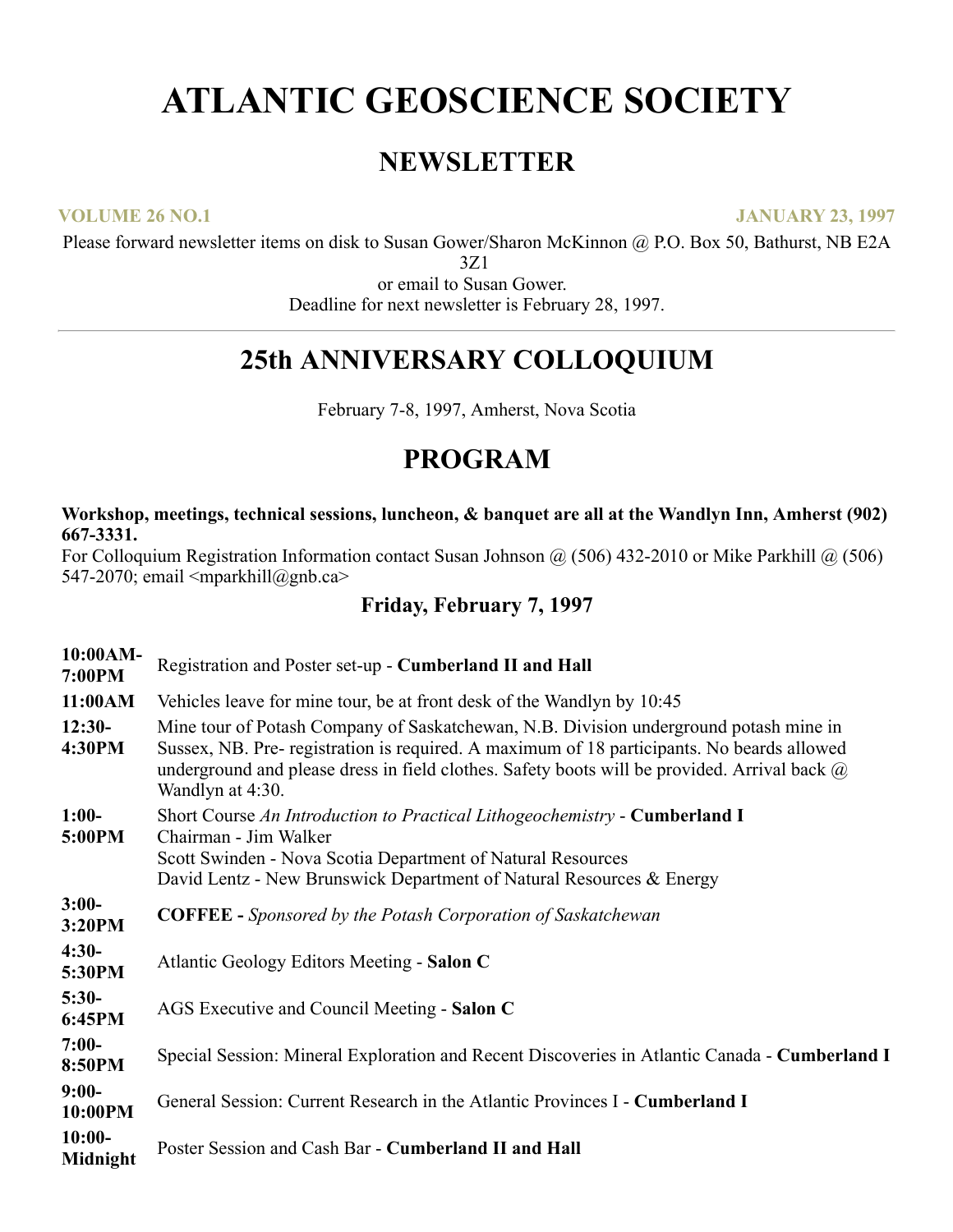### **Saturday, February 8, 1997**

| 8:00AM-<br>12:20AM | Special Session: Current Environmental Research in the Earth Sciences I - Cumberland I                       |
|--------------------|--------------------------------------------------------------------------------------------------------------|
| $8:00-$<br>11:20AM | General Session: Current Research in the Atlantic Provinces II - Salon A-B                                   |
| $12:20-$<br>2:00PM | Annual General Meeting and Luncheon - Salon A-B                                                              |
| $2:00-$<br>3:20PM  | Special Session: Current Environmental Research in the Earth Sciences II - Cumberland I                      |
| $3:40-$<br>5:00PM  | General Session: Current Research in the Atlantic Provinces III - Cumberland I                               |
| $5:00-$<br>5:30PM  | Poster Session - Cumberland II and Hall                                                                      |
| $5:00-$<br>7:00PM  | Cash Bar - Outside Cumberland I                                                                              |
| $5:30-$<br>6:30PM  | APICS Earth Sciences Committee Meeting - Salon C                                                             |
| 7:00PM             | Awards Banquet and Social: Cumberland I and II<br>Speaker Dr. Graham Williams<br>"Where have 25 years gone?" |
|                    | Sunday, February 9, 1997                                                                                     |
|                    |                                                                                                              |

**9:00AM** The Last Billion Years Meeting - **Salon C**

# **HOWARD STREET ROBINSON FUND LECTURE**

### **GEOLOGICAL ASSOCIATION OF CANADA**

**Friday night 7:00 - 8:50 PM**

**The Mesoproterozoic Nain Plutonic Suite in eastern Canada, and the setting of the Voisey's Bay Ni-Cu-Co sulphide deposit (Mineral Exploration and Recent Mineral Discoveries in Atlantic Canada)**

#### **Bruce Ryan**

*Newfoundland Department of Mines and Energy, Geological Surveys Branch, P.O. Box 8700, St. John's, Newfoundland A1B 4J6, Canada*

In 1993, a world-class magmatic nickel-copper-cobalt massive sulphide deposit, containing probably in excess of 150 million tonnes, was discovered near Voisey's Bay, Labrador. The mineralization is hosted by rocks of the Nain Plutonic Suite (NPS), a 1350 Ma to 1290 Ma assemblage of coalesced basic and silicic plutons emplaced across an 1860 Ma collisional suture between the Archean Nain Province and the Paleoproterozoic Churchill Province. The NPS covers 20,000 square kilometres and encompasses a diverse group of rocks of which the main "families" are anorthosite, troctolite, diorite and granite. These rocks represent a significant magmatic contribution to a tectonically quiescent crust, probably generated in an intracontinental extensional zone above a mantle plume.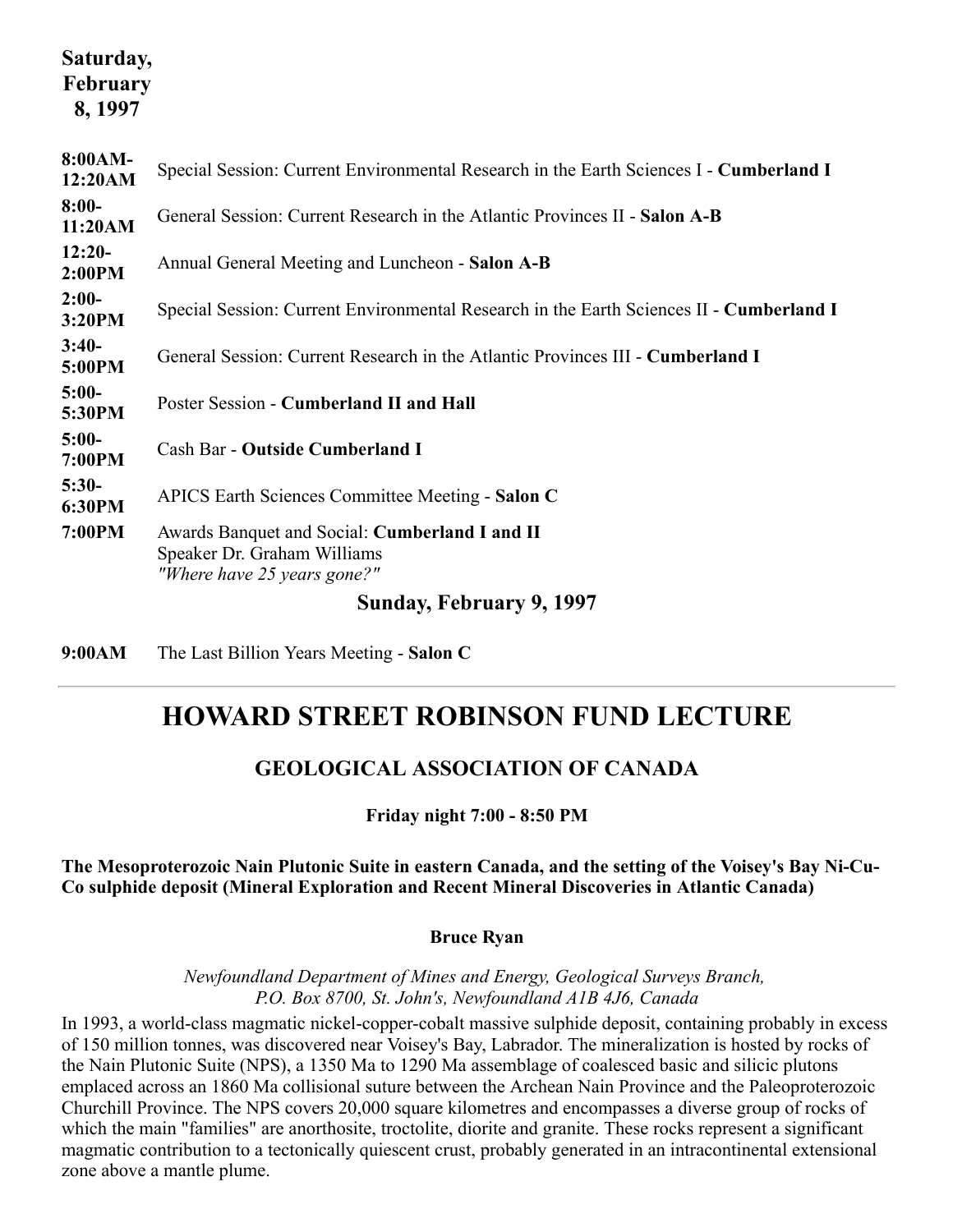The Voisey's Bay deposit sits within a massive troctolite, the Reid Brook intrusion, interpreted to be the oldest pluton of this type within the NPS. The Voisey's Bay mineralization is disposed as intercumulus concentrations and as massive sulphide (pyrrhotite, pentlandite, and chalcopyrite) zones in several settings, including a steeply-dipping dyke, a bowl-shaped "ovoid", and a bifurcating lens ("Eastern Deeps") at the base of the intrusion. The Ni-Cu-Co mineralization represents gravitational accumulation and concentration of a sulphide liquid in the plutonic environment, coeval with formation of the Reid Brook intrusion. The sulphide liquid is interpreted to have been an integral part of the silicate magma at the time the Reid Brook intrusion was emplaced. The formation of the sulphide liquid is interpreted to be a result of contamination of the metal-laden Reid Brook magma by crustal-derived sulphur from underlying metasedimentary rocks.

# **SHORTCOURSE:**

# **AN INTRODUCTION TO PRACTICAL LITHOGEOCHEMISTRY**

#### **Friday afternoon 1:00 - 5:00 PM**

**Dave Lentz<sup>1</sup> and Scott Swinden<sup>2</sup>**

**1***New Brunswick Geological Surveys Branch, P.O. Box 50, Bathurst, New Brunswick E2A 3Z1, Canada*

**2***Nova Scotia Department of Natural Resources, P.O. Box 698, Halifax, Nova Scotia B3J 2T9, Canada* This 1/2 day course will cover some of the basics of using rock geochemistry for the non-expert. Sample selection, powder preparation, analytical considerations, use of standards, as well as precision and accuracy will be discussed. This is followed by a review of the various types of information that can be obtained from lithogeochemical studies including, petrogenesis, palaeotectonic, and depositional setting of volcanic and sedimentary rocks with due consideration of the effects of syngenetic hydrothermal alteration and synkinematic metamorphism/ metasomatism. The remaining half of the course will present examples of the use of mafic and felsic volcanic geochemistry in the determination of palaeotectonic and depositional settings of VMS deposits in the Phanerozoic, the purpose of which is to highlight the key geodynamic features that influence the lithogeochemical signature of volcanic and associated plutonic rocks.

#### **TECHNICAL SESSIONS - FRIDAY EVENING \* Student Presentations SPECIAL SESSION: Mineral Exploration and Recent Discoveries in Atlantic Canada - Cumberland I Chairs: Susan Johnson & Michael Parkhill**

| 7:00 -ALAN MORGAN -               | <b>Geological Association of Canada 50th anniversary</b><br>celebrations                                                                                                    |
|-----------------------------------|-----------------------------------------------------------------------------------------------------------------------------------------------------------------------------|
| 7:10 -STEVEN R. McCUTCHEON -      | Mineral exploration and development highlights in<br>northern New Brunswick                                                                                                 |
| 7:30 -RALPH STEA and PHIL FINCK - | Discovery of Cretaceous basins in Nova Scotia and<br>the potential for kaolin mining                                                                                        |
| 7:50 -BRUCE RYAN -                | -Howard Street Robinson Fund Lecture Tour<br>The Mesoproterozoic Nain Plutonic Suite in<br>eastern Canada, and the setting of the Voisey's Bay<br>Ni-Cu-Co sulphide deposit |

#### 8:50 -10 minute break

**GENERAL SESSION: Current Research in the Atlantic Provinces I - Cumberland I Chairs: Susan Johnson & Michael Parkhill**

9:00 -JOHN C. LENNON\*, P.H. REYNOLDS, and D.C. ROY -

**<sup>40</sup>Ar/39Ar ages and the paragenetic sequences in a multi-staged hydrothermal breccia in central**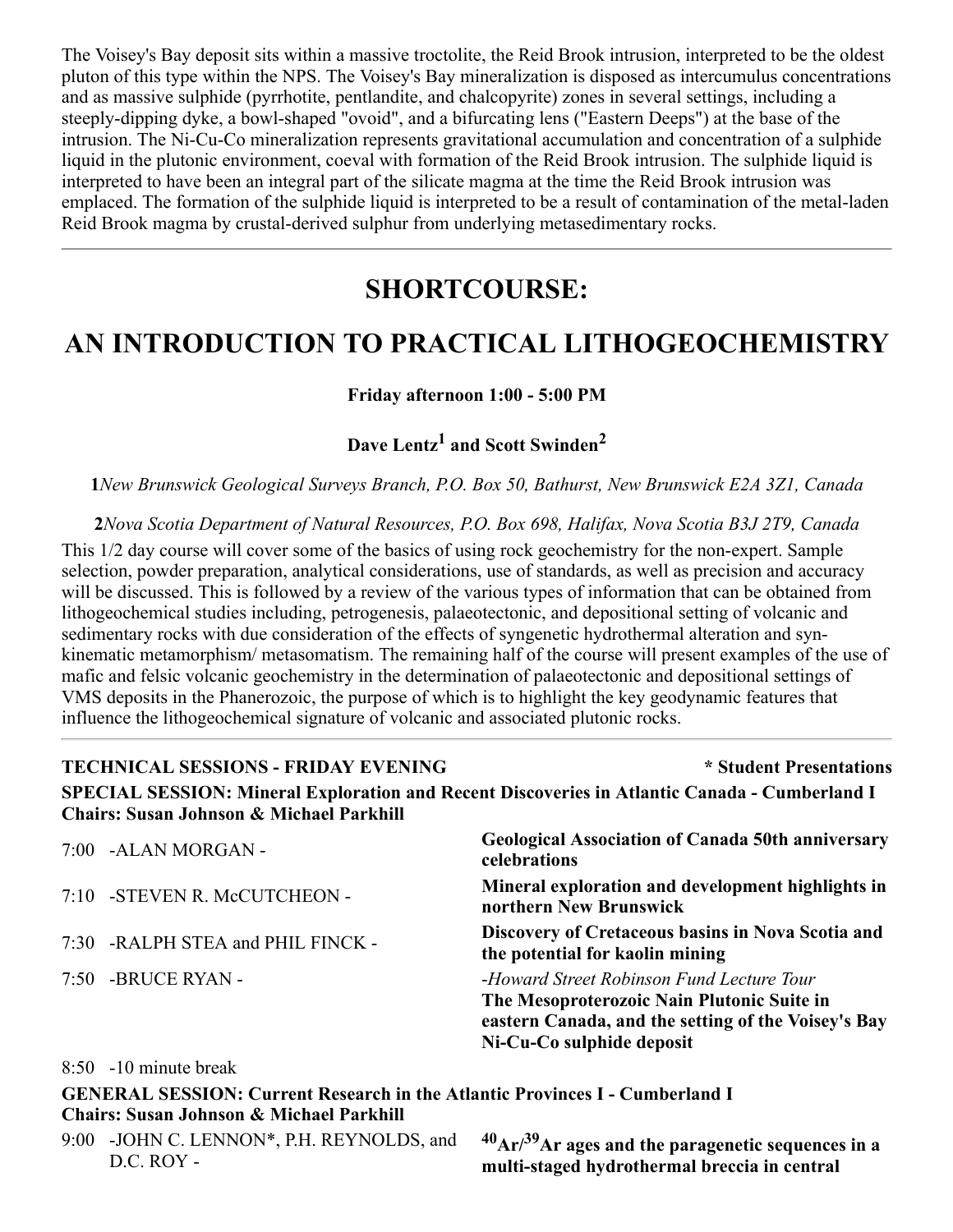9:20 -GREG PEMBERTON\* -

9:40 -LINDSAY A. DUNN\* and RON K. PICKERILL -

**Maine Dating of alteration at the Radomiro Tomic porphyry copper deposit, northern Chile by the high-precision 40Ar/ 39Ar method Facies correlations within the Ordovician Pointe, de La Martinière Formation, Orléans Group, Québec.**

### **NOTES**

- 1. Poster space is 4'x 4' unless other arrangements are made and presenters must bring there own pins. Set up posters as soon as possible after arrival. The student poster award will be presented at the Banquet. Student presenters will be notified of a time to present their posters to the judges. Please be at your poster to answer questions during the scheduled times. Please take your posters down by 5:30PM on Saturday.
- 2. Speakers will have 20 minutes including time for questions, and the sessions will be kept on schedule by the Chairs, as it is required to allow judging of the high number of student presentations. The Rupert MacNeil student award will be presented at the Banquet.
- 3. Speakers will have two slide projectors, one overhead projector and a laser pointer available. There will be a slide preview room available (**Salon A-B** on Friday and **Salon D** on Saturday). Have your slides to the projectionist ASAP.
- 4. The Wandlyn has asked for some notice for the meals. Buy your Luncheon and Banquet tickets by 11:00PM on Friday, February 7th.

### **SATURDAY MORNING - Cumberland I**

### **SPECIAL SESSION: Current Environmental Research in the Earth Sciences I Chair: Don Fox**

| 8:00 | - DARRYL A. PUPEK* and BRUCE E.<br><b>BROSTER-</b>                   | An occurrence of perchloroethylene and<br>implications to groundwater resources at Sussex,<br><b>New Brunswick</b>                                   |
|------|----------------------------------------------------------------------|------------------------------------------------------------------------------------------------------------------------------------------------------|
| 8:20 | - KEVIN J. DOYLE*, KATE MORAN, TOM<br>MARTEL, and GARY ELLERBROK     | -Determination of bulk permeability within the<br>Morien Group using the forcing of ocean tides in<br>the Sydney Basin in Cape Breton, Nova Scotia   |
| 8:40 | - JENNIFER M. VAN DER GAAG*, A.T.<br>MARTEL and K. MORAN -           | Characterization of outburst channel sandstones in<br>the Phalen Colliery, Cape Breton, Nova Scotia                                                  |
| 9:00 | - ANGELA M. KENNEDY*, A.T. MARTEL<br>and J. SHIMALD -                | Compartmentalization of formation waters in the<br><b>Prince Colliery, Cape Breton, NS</b>                                                           |
| 9:20 | - TOM MARTEL, A. KENNEDY and M.R.<br><b>GIBLING -</b>                | Saline brines of the Sydney Basin: origin as<br>evaporative Windsor residues?                                                                        |
| 9:40 | - PRASANTA K. MUKHOPADHYAY, G.<br>LAJEUNESSE, and A.L. CRANDLEMIRE - | Speciation of elements in the feed coal and<br>combustion residues from the Lingan Power Plant,<br><b>Sydney, Nova Scotia</b>                        |
|      | 10:00 - COFFEE -                                                     | <b>Sponsored by Noranda Mining and Exploration</b>                                                                                                   |
|      | <b>Chair: Cathy Ryan</b>                                             |                                                                                                                                                      |
|      | 10:20 - RACHEL A. JONES* and DON FOX -                               | Relative chemical and biological oxidation of<br>sulphides in the Meguma Supergroup, Nova Scotia:<br>the role of mineralogy, texture and composition |
|      | $10:40$ - DON FOX $*$ -                                              | First reported occurrence of schwertmannite<br>related to acid rock drainage (ARD) from the<br>Halifax slates, Nova Scotia                           |
|      | 11:00 - JOANNA C. SPENCER BROWN* and DON                             | Sustainable development and the precautionary                                                                                                        |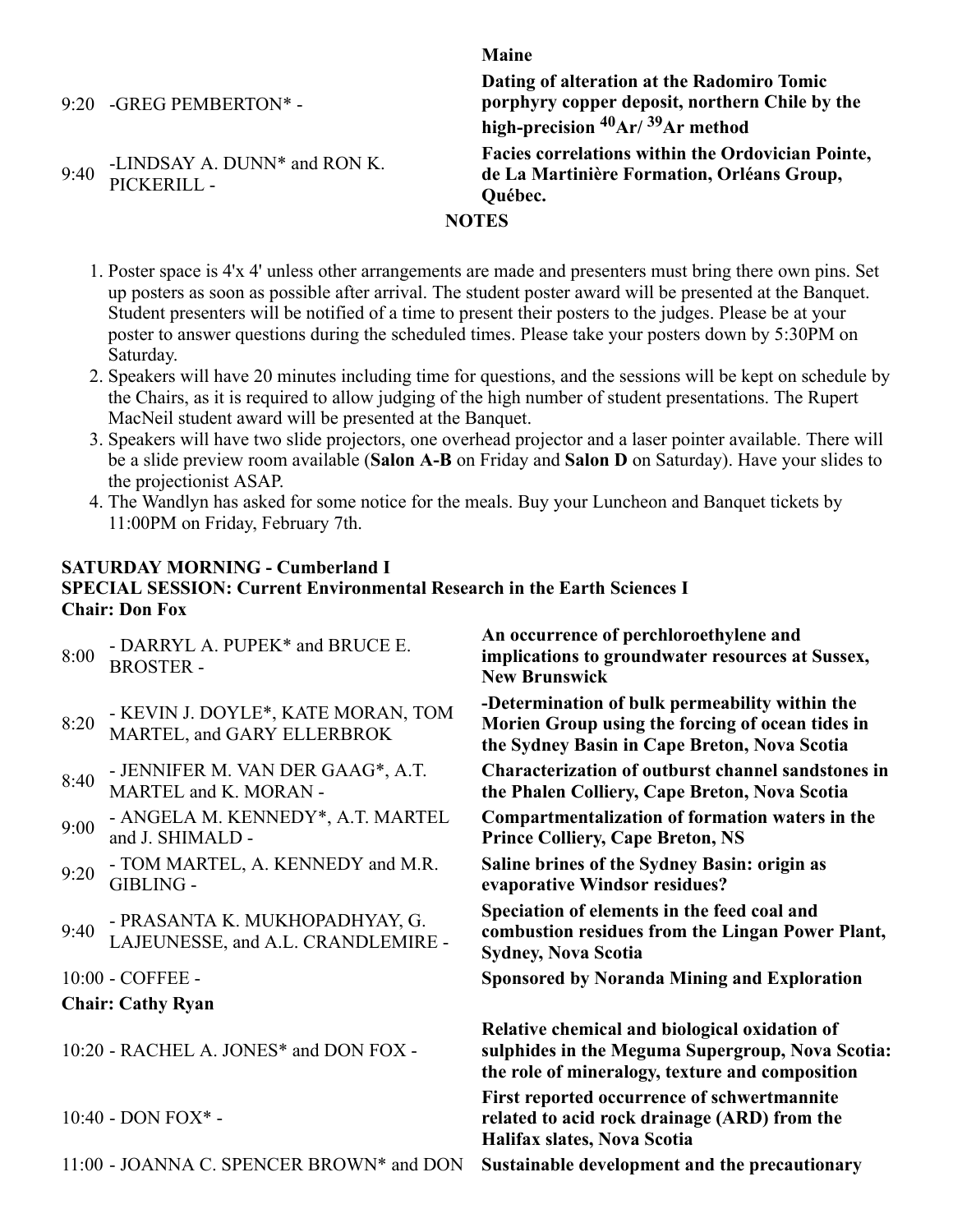|      | $FOX -$                                                                                                                                             | principle: implications for acid rock drainage<br>regulations in Nova Scotia                                                                                                                         |
|------|-----------------------------------------------------------------------------------------------------------------------------------------------------|------------------------------------------------------------------------------------------------------------------------------------------------------------------------------------------------------|
|      | $11:20$ - TOM AL -                                                                                                                                  | The hydrogeology of a tailings impoundment<br>formed by central discharge of thickened tailings:<br>implications for tailings management                                                             |
|      | 11:40 - PRASANTA K. MUKHOPADHYAY, M.A. KRUGE, and C.P.M. LEWIS -                                                                                    | Fingerprinting natural and anthropogenic organic<br>matter in recent sediments from Lake Ontario                                                                                                     |
|      | 12:00 - HUGO BELTRAMI -                                                                                                                             | Ground temperature histories from geothermal<br>data: evidence of recent climatic change                                                                                                             |
|      | $12:20 - 2:00$                                                                                                                                      | -LUNCHEON AND AGS ANNUAL GENERAL<br><b>MEETING - Salon A-B</b>                                                                                                                                       |
|      | <b>SATURDAY MORNING - Salon A-B</b>                                                                                                                 |                                                                                                                                                                                                      |
|      | <b>GENERAL SESSION: Current Research in the Atlantic Provinces IIChair: David Piper</b>                                                             |                                                                                                                                                                                                      |
| 8:00 | - PAUL W. DURLING and FRANÇOIS J.Y.<br><b>MARILLIER -</b>                                                                                           | Overview of seismic reflection results from the<br>western Maritimes Basin                                                                                                                           |
| 8:20 | - JOHN H. CALDER, M.R. GIBLING, A.C.<br>SCOTT and D.M. SKILLITER -                                                                                  | The Carboniferous Joggins section reconsidered:<br>recent paleoecological and sedimentological<br>research                                                                                           |
| 8:40 | - DAVE G. KEIGHLEY and RON K.<br><b>PICKERILL</b>                                                                                                   | -A reassessment of ichnofacies, with emphasis on<br>those present in nonmarine strata                                                                                                                |
|      | - RICHARD J. HORNE, ROBERT C.<br>9:00 BOEHNER, M. STEPHEN KING and PAUL<br><b>HARVEY -</b>                                                          | Geological and geophysical interpretation of the<br>Rawdon Fault, central Meguma Zone, Nova Scotia                                                                                                   |
|      | 9:20 - JOHN W.F. WALDRON and W. BLEEKER -                                                                                                           | Late Archean turbidites in the southern Slave<br>province: very like the Meguma                                                                                                                      |
|      | - DOROTHY I. GODFREY-SMITH,<br>9:40 ALEXANDER GRIST, and PATRICIA<br><b>SCALLION -</b>                                                              | <b>ESR and OSL geochronology of the East Milford,</b><br>Nova Scotia, Canada, mastodon locality, and the<br>timing of the Illinoian-Sangamon transition                                              |
|      | 10:00 - COFFEE                                                                                                                                      |                                                                                                                                                                                                      |
|      | <b>Chair: Ron Pickerill</b>                                                                                                                         |                                                                                                                                                                                                      |
|      | 10:20 - DAVID R. LENTZ -                                                                                                                            | High-phosphorus, S-type Middle River rhyolite,<br><b>Tetagouche Group, northeastern New Brunswick:</b><br>chemostratigraphic and petrogenetic implications                                           |
|      | 10:40 - GEORGIA PE-PIPER -                                                                                                                          | Origin of zeolites in zoned amygdales from the<br>North Mountain Basalt, Nova cotia                                                                                                                  |
|      | - DANIEL J. KONTAK, RICHARD J. HORNE,<br>11:00 HAMISH A. SANDEMAN and DOUGLAS A.<br><b>ARCHIBALD -</b>                                              | A <sup>40</sup> Ar/ <sup>39</sup> Ar study of whole rock slate samples<br>from Meguma gold deposits, Nova Scotia:<br>implications for the timing and duration of<br>auriferous quartz vein formation |
|      | <b>SATURDAY AFTERNOON</b><br><b>SPECIAL SESSION: Current Environmental Research in the Earth Sciences II - Cumberland I</b><br><b>Chair: Tom Al</b> |                                                                                                                                                                                                      |
|      |                                                                                                                                                     | A proposal to judge environmental change on Bon                                                                                                                                                      |
|      | 2:00 - SCOTT LISTER* and IAN S. SPOONER -                                                                                                           | Portage Island, Nova Scotia using landsat thematic<br>mapper imagery                                                                                                                                 |
|      | 2:20 -KELLY A. JANSSENS* and TOM A. AL -                                                                                                            | Geochemical changes in the soil profile due to<br>deforestation                                                                                                                                      |

2:40 -LISA KELLMAN\* and CLAUDE HILLAIRE-MARCEL - **Nitrate dynamics in a heavily fertilized agricultural watershed: identification of sources and reduction**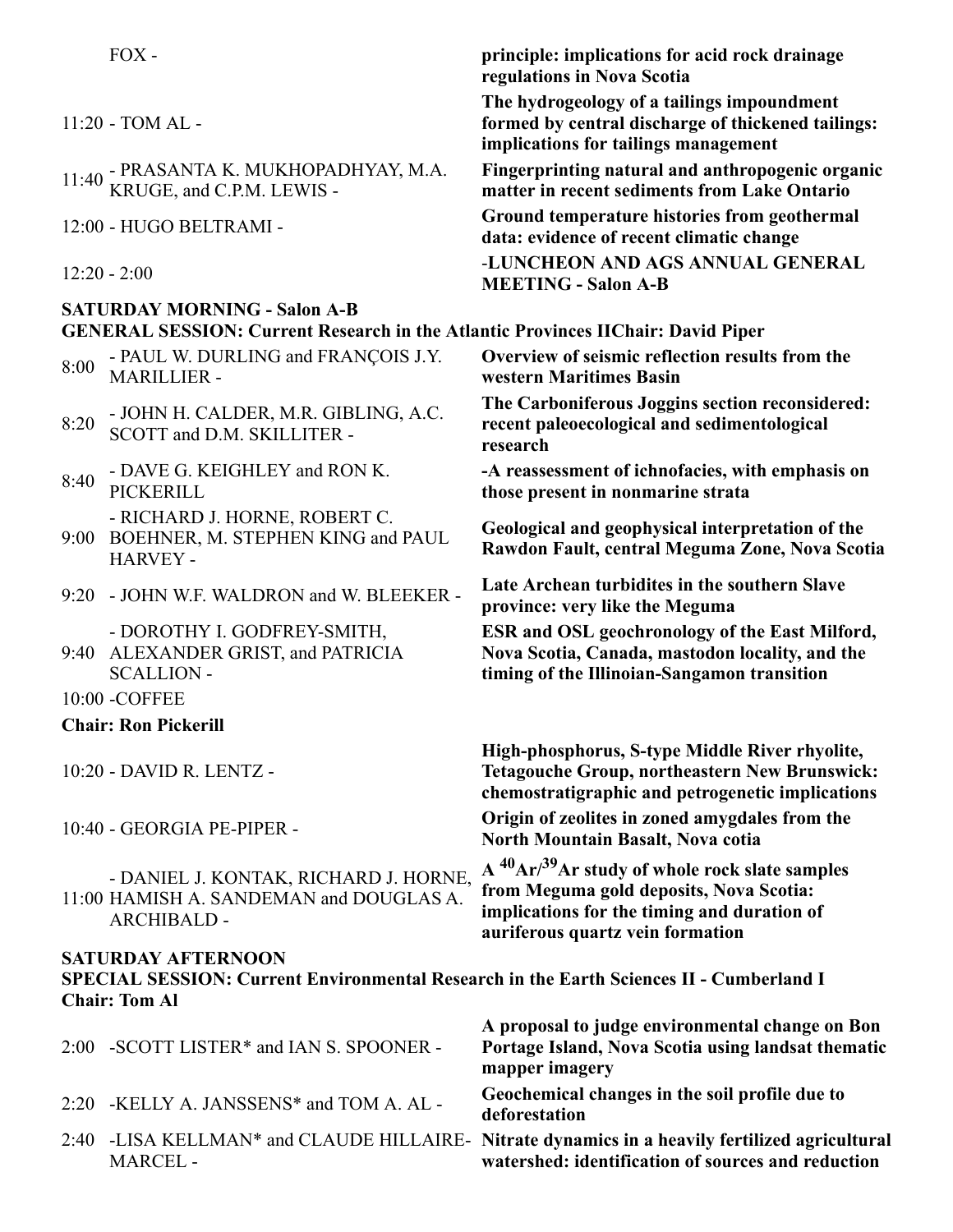|                |                                                                                                                        | processes using natural abundances of N-15                                                                                                                                             |
|----------------|------------------------------------------------------------------------------------------------------------------------|----------------------------------------------------------------------------------------------------------------------------------------------------------------------------------------|
|                | 3:00 - CATHY RYAN -                                                                                                    | Groundwater contamination by agricultural<br>nitrate: A ?multi-point source' conceptual model                                                                                          |
|                | 3:20 - COFFEE -                                                                                                        | <b>Sponsored by Brunswick Mining and Smelting</b>                                                                                                                                      |
| <b>Broster</b> |                                                                                                                        | <b>GENERAL SESSION: Current Research in the Atlantic Provinces III - Cumberland I Chair: Bruce</b>                                                                                     |
| 3:40           | -EMILY K. GESNER*, P. REYNOLDS and<br>R.A. JAMIESON -                                                                  | 40Ar/39Ar thermochronology of the southeast<br><b>Central Gneiss Belt, Grenville Province, Ontario</b>                                                                                 |
|                | 4:00 - JO PRICE* -                                                                                                     | Geology of the Belle Côte Road orthogneiss, Cape<br><b>Breton Highlands, Nova Scotia</b>                                                                                               |
|                | 4:20 - IAN S. SPOONER -                                                                                                | An investigation of late-glacial lacustrine sediments<br>from western Nova Scotia: evidence of ice-free<br>conditions during Younger Dryas time                                        |
|                | 4:40 -PETER S. GILES -                                                                                                 | Windsor Group stratigraphy, Magdalen Islands,<br>Quebec                                                                                                                                |
|                | 5:30PM, Cumberland II and Hall                                                                                         | POSTERS: Current Research in the Atlantic Provinces - Friday 6:00PM-12:00PM; Saturday 8:00AM-                                                                                          |
|                | ALAN J. ANDERSON and ROBERT A.<br>MAYANOVIC -                                                                          | High temperature X-ray absorption analysis of<br>transition metal complexes in magmatic fluids                                                                                         |
|                | JENNIFER L. BATES, HOWARD V.<br>DONOHOE JR., IRIS HARDY, HENRIETTA<br>MANN, KATHY SILVERSTEIN, GRAHAM L.<br>WILLIAMS - | EdGeo workshops: continuing earth science<br>assistance for Nova Scotia teachers                                                                                                       |
|                | <b>CRAIG BURNS*-</b>                                                                                                   | <b>Stratigraphy and mineralogy of the Goldenville</b><br>Group-Halifax Group transition (GHT) of the<br>Meguma Supergroup at Caribou gold district<br>(drillcore LL81-5A), Nova Scotia |
|                | KEVIN COFLIN, JOHN SHIMELD, MARK<br>WILLIAMSON and ZEHUI HUANG -                                                       | Innovations in imaging sub-surface geological<br>features from 3-D seismic                                                                                                             |
|                | LORI A.COOK* -                                                                                                         | Large slump structures in the Macumber<br>Formation, basal Windsor Group, Ingonish area,<br>northeastern Cape Breton                                                                   |
|                | TAMMY L. CRAWFORD* -                                                                                                   | <b>Stratigraphy of the Upper Carboniferous Colindale</b><br><b>Member of the Port Hood Formation, Western</b><br>Cape Breton Island, Nova Scotia                                       |
|                | CRAIG DOUCETTE* and GEORGIA PE-<br>PIPER -                                                                             | Digital mapping of the Wentworth plutonic<br>complex, Cobequid Highlands, Nova Scotia and<br>petrology of its felsic phases                                                            |
|                | LESLIE R. FYFFE -                                                                                                      | Revised stratigraphy of the Rollingdam area, (NTS<br>21 G/6), southwestern N.B.                                                                                                        |
|                | LESLIE R. FYFFE, STEVEN R.                                                                                             | MCCUTCHEON and REGINALD A. WILSON Miramichi-Tetagouche stratigraphic relationships                                                                                                     |
|                | CODY S. GARLIE and TREVOR BELL -                                                                                       | Possible raised marine sediments on the east coast<br>of the Avalon Peninsula, Newfoundland                                                                                            |
|                | <b>SUSAN J. GOWER -</b>                                                                                                | Geology and geochemistry of the Upsalquitch Lake<br>Anticlinorium, northwestern Bathurst Camp, New<br><b>Brunswick</b>                                                                 |
|                | BILL GRAY* -                                                                                                           | <b>Seafloor pockmarks in Passamaquoddy Bay:</b><br>Evidence for a biogenic methane origin                                                                                              |